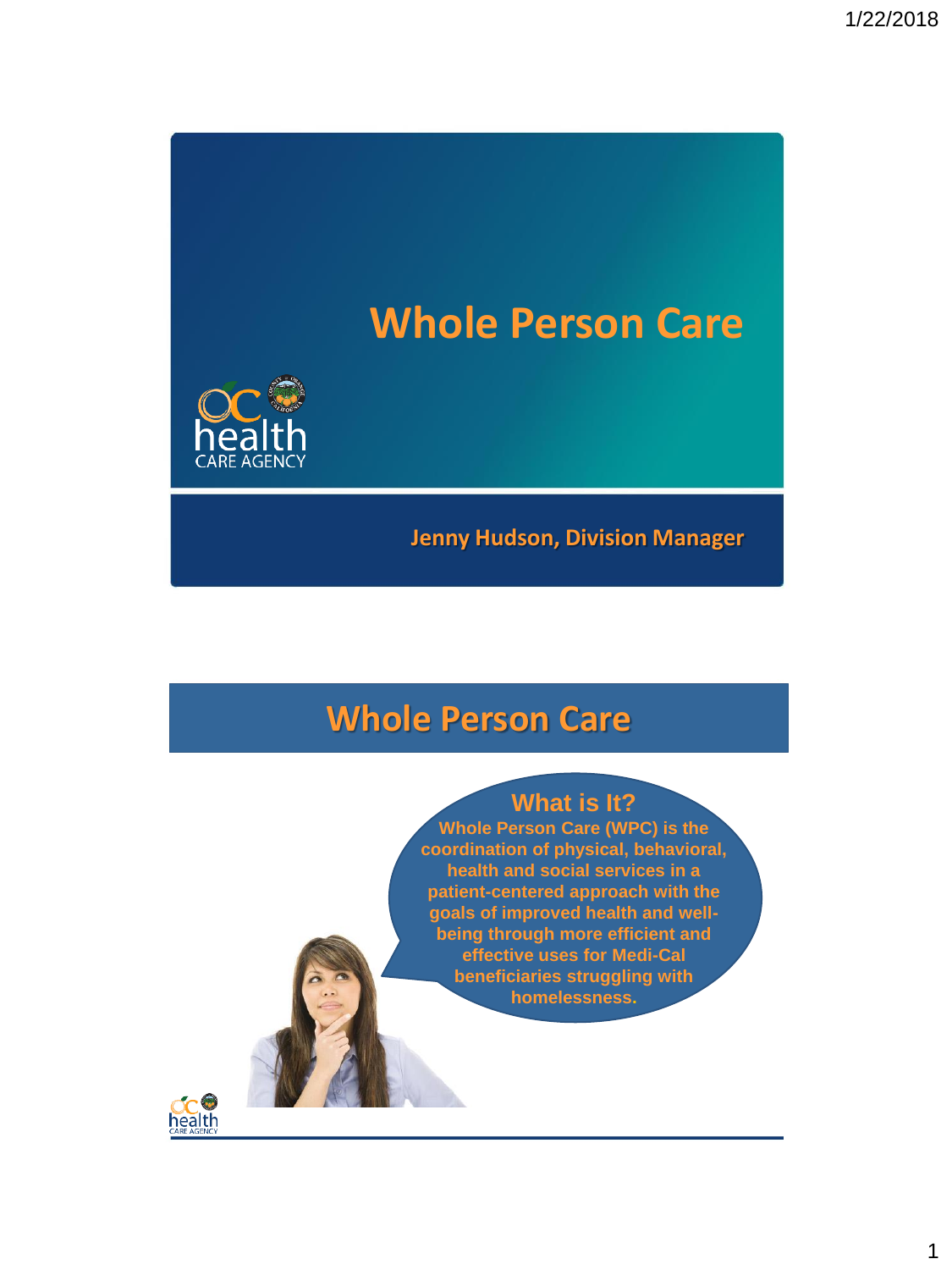



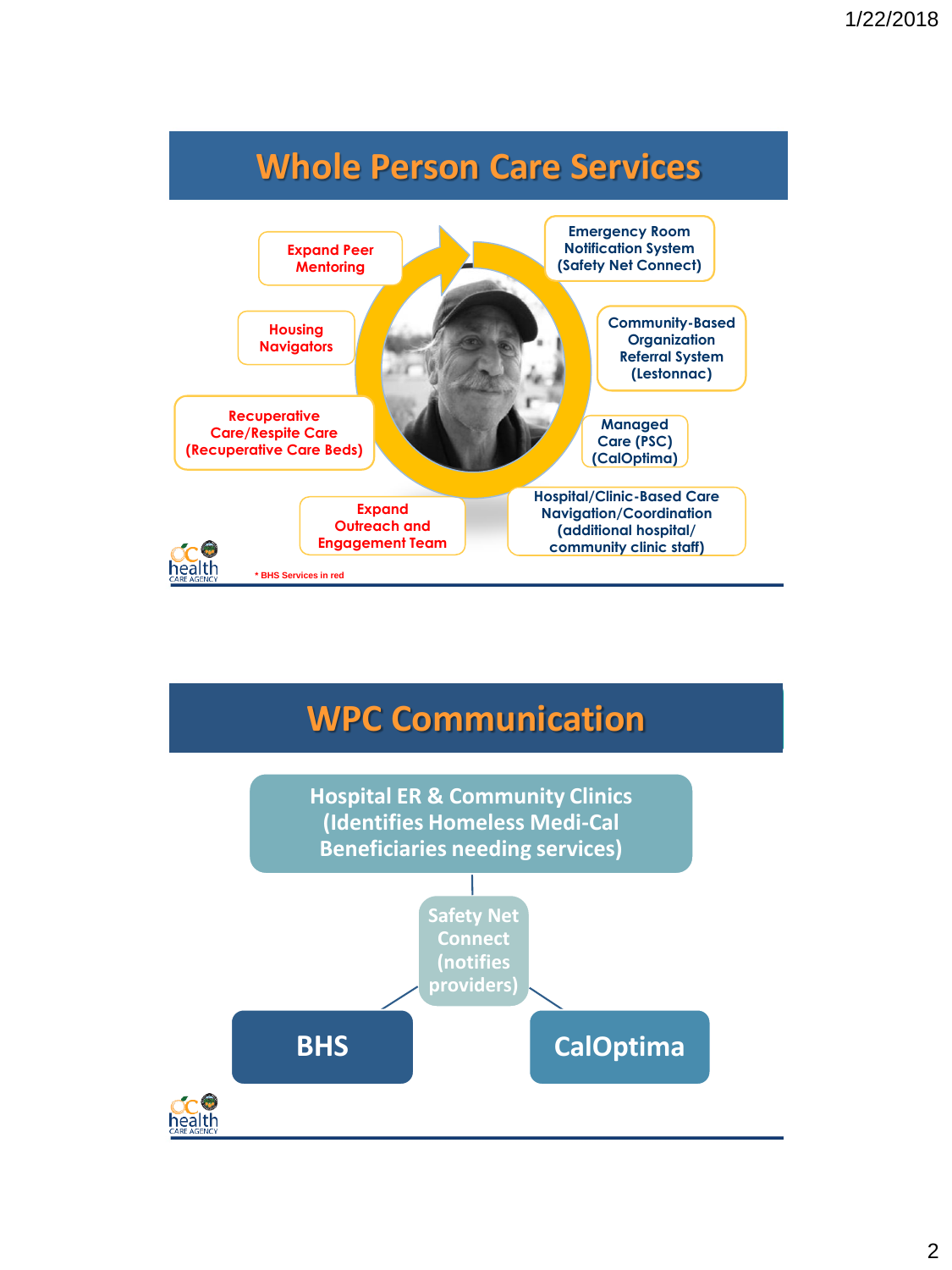



### **Outreach and Engagement Expansion \$475,927**



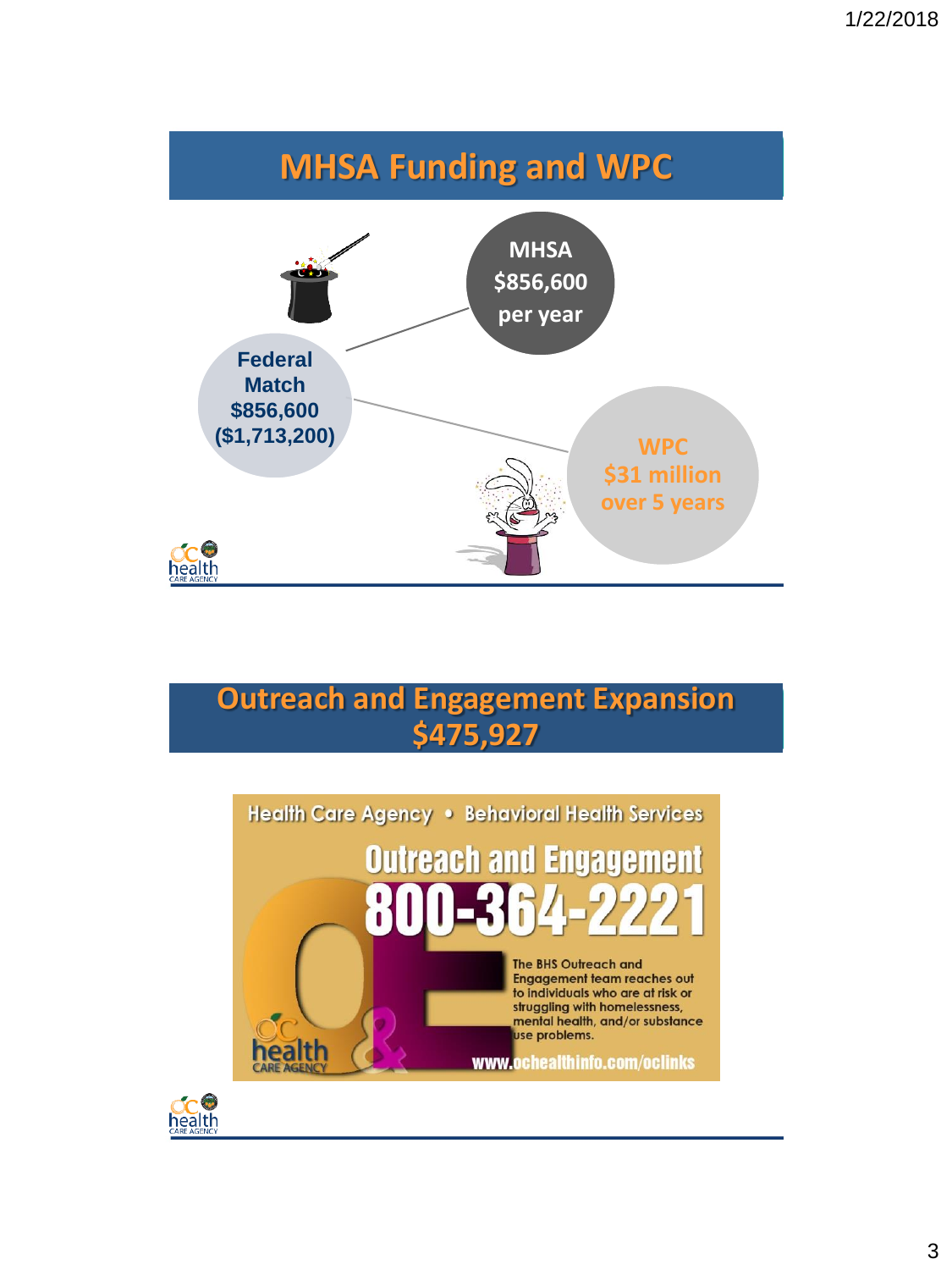### **Peer Mentoring Expansion \$380,673**

- Peer mentors will provide housing and tenancy-sustaining services **to help consumers be successful in their housing placements.**
- Peers will assist Medi-Cal beneficiaries with SMI who are homeless or at risk of homelessness to sustain their housing placements for longer than **six months**.



#### **Services**

- landlord negotiations
- food shopping and preparation
- financial management
- transportation
- medical care
- arranging utilities
- accessing mental and physical health treatment
- link to employment services
- and other natural supports and community services

### **Recuperative Care**

#### **Recuperative Care**

**(aka Medical Respite) provides care to homeless persons recovering from an acute illness or injury, who are no longer in need of acute care but are unable to sustain recovery if living on the street or other unsuitable place.**